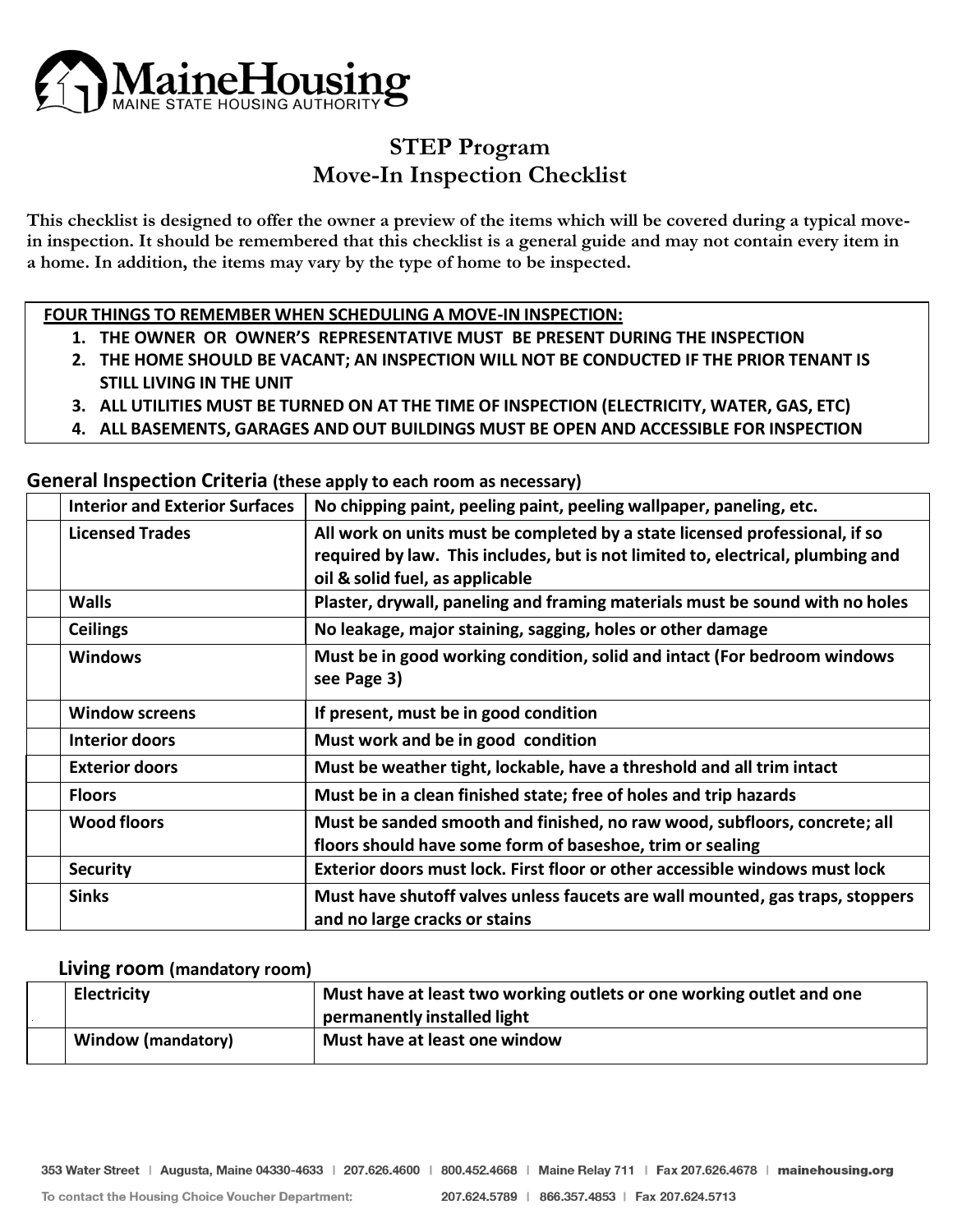#### **Bathroom (mandatory room)**

| Electricity             | Must have at least one permanently installed light                                                                   |
|-------------------------|----------------------------------------------------------------------------------------------------------------------|
| <b>Flush toilet</b>     | Must work with no leaks or constant running, be sanitary with no cracks<br>on lids, seats or main body               |
| <b>Tubs and showers</b> | Must be fully operable, sanitary, properly caulked or sealed with no<br>cracks and have a surround in good condition |
| <b>Ventilation</b>      | Must have a working vent fan with clean filter or an openable window                                                 |

#### **Electrical**

| <b>Ground-fault circuit-</b><br>interrupter (GFCI) protection | Must be installed for all outlets in bathrooms, outlets installed to serve<br>countertops in kitchens, outdoors (must also be covered), crawl spaces,<br>garages and accessory buildings located at or below grade, sinks in areas<br>other than the kitchen where receptacles are installed within 6 feet of the<br>outside edge of the sink |
|---------------------------------------------------------------|-----------------------------------------------------------------------------------------------------------------------------------------------------------------------------------------------------------------------------------------------------------------------------------------------------------------------------------------------|
| <b>Romex type plastic wiring</b>                              | May not be exposed in a living area                                                                                                                                                                                                                                                                                                           |
| <b>Electric hazards</b>                                       | Open junction boxes, ungrounded three-prong outlets, cracked or missing<br>outlet or switch covers, missing globes or light bulbs, missing knockouts,<br>exposed wiring, dangling unsecured wires and other electric hazards are not<br>allowed anywhere in the unit including basements                                                      |

### **Heating and Plumbing**

| Unvented space heaters/gas<br>dryers | Unvented space heaters are never allowed (except electric). A gas dryer vent<br>is missing, damaged, or is visually determined to be inoperable, or the dryer<br>exhaust is not vented to the outside.                                                                           |
|--------------------------------------|----------------------------------------------------------------------------------------------------------------------------------------------------------------------------------------------------------------------------------------------------------------------------------|
| <b>Boilers or furnaces</b>           | All oil or gas fired units must be serviced each year and a current tag<br>placed at the unit by the technician who did the work                                                                                                                                                 |
| All heating equipment                | Must be compliant with all applicable codes. The chimney or venting system<br>on a fuel-fired heating, ventilation, or cooling system is misaligned,<br>negatively pitched, or damaged, which may cause improper or dangerous<br>venting of gas.                                 |
| <b>Water</b>                         | Must be from an approvable system, have no odor or color; hot and cold<br>water is required at all sinks and tubs/showers                                                                                                                                                        |
| Sewer                                | Must have no leaks or smell of sewer gas and be connected to an<br>approvable public or private disposal system                                                                                                                                                                  |
| <b>Water heater</b>                  | Must be code compliant and have a pressure relief drain line installed to<br>within 6"-12" of the floor. The chimney or venting system on a fuel-fired<br>water heater is misaligned, negatively pitched, or damaged, which may<br>cause improper or dangerous venting or gases. |
| Wood, wood pellet heat               | Must meet all state and local codes                                                                                                                                                                                                                                              |

#### **Kitchen (mandatory room)**

| <b>Electricity</b>    | Must have at least one working outlet and one permanently installed light                                                   |
|-----------------------|-----------------------------------------------------------------------------------------------------------------------------|
| <b>Outlets</b>        | All outlets along or serving the kitchen counters and within 6 feet of the<br>outside edge of a sink must be GFCI protected |
| Stove or range w/oven | Must be clean and in working order                                                                                          |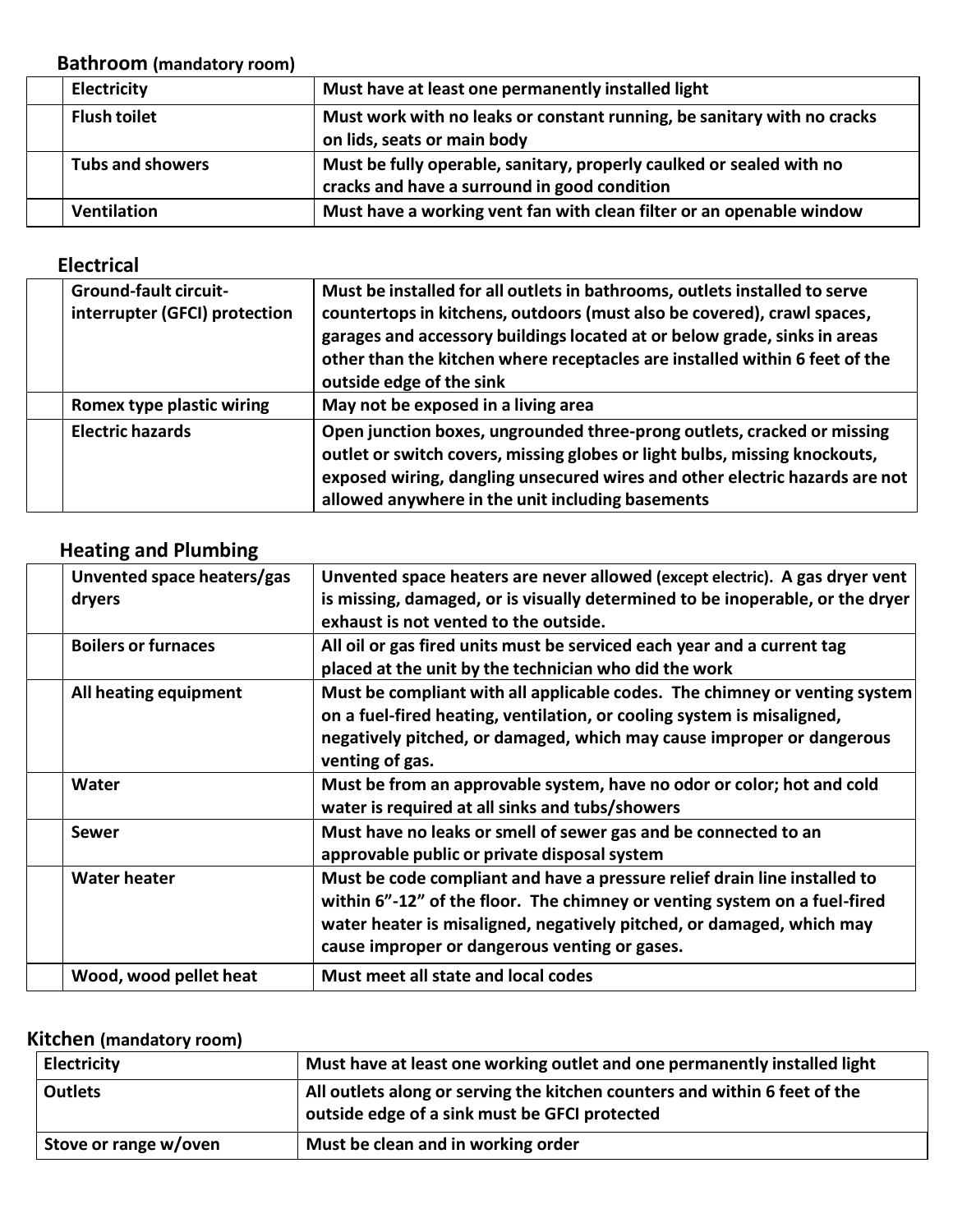| <b>Range hood (if present)</b> | Must be operable and have a clean filter                              |
|--------------------------------|-----------------------------------------------------------------------|
| Refrigerator                   | Must maintain adequate temperature to protect food, freezer must work |
| <b>Cabinets, counter space</b> | Must have adequate area to prepare, store and serve food              |

### **Bedrooms**

| Electricity               | Must have at least two working outlets or one working outlet and one<br>permanently installed light                                                                                                                                                                                                                                                                                                                                                                                                                                                                                                                                                                                                                                                               |
|---------------------------|-------------------------------------------------------------------------------------------------------------------------------------------------------------------------------------------------------------------------------------------------------------------------------------------------------------------------------------------------------------------------------------------------------------------------------------------------------------------------------------------------------------------------------------------------------------------------------------------------------------------------------------------------------------------------------------------------------------------------------------------------------------------|
| <b>Window (mandatory)</b> | Bedroom must always have one window that functions as designed.                                                                                                                                                                                                                                                                                                                                                                                                                                                                                                                                                                                                                                                                                                   |
|                           | If the unit is fully sprinkled the window does not have to meet egress<br>requirements per NFPA 101 Life Safety Code.                                                                                                                                                                                                                                                                                                                                                                                                                                                                                                                                                                                                                                             |
|                           | If unit not sprinkled, the window must meet NFPA 101 Life Safety<br>Code as stated in the paragraphs below.                                                                                                                                                                                                                                                                                                                                                                                                                                                                                                                                                                                                                                                       |
|                           | Any building constructed after 1976 shall be required to comply with the<br>requirement to provide 5.7 square feet of net clear opening with a minimum<br>width of 20" and a minimum height of 24". The window shall also meet all<br>other requirements for egress windows contained in NFPA 101 Life Safety<br>Code. Any replacement windows installed in a building constructed after<br>1976 shall be required to meet the net clear opening of 5.7 square feet. This<br>shall be measured with the window in its natural open position.                                                                                                                                                                                                                      |
|                           | Any building constructed before 1976 will be allowed to meet the following<br>specifications. The net clear opening would be allowed to meet the<br>minimum 20" in width and 24" in height with a total net clear opening of 3.3<br>square feet; if the window is constructed of wood or vinyl and the overall<br>window sash size meets a minimum of 5.0 square feet. The window shall<br>meet all other requirements for an egress window as specified in NFPA 101<br>Life Safety Code as adopted by the Office of State Fire Marshal. Any<br>replacement window installed in a building constructed before 1976 shall<br>meet the same requires as the existing windows and shall not reduce the<br>existing net clear opening below the minimum requirements. |
| Carbon monoxide detector  | There must be a carbon monoxide detector within 15 feet of each bedroom that<br>is powered by both the electrical service in the building and a battery; or a non-<br>replaceable 10-year battery.                                                                                                                                                                                                                                                                                                                                                                                                                                                                                                                                                                |

# **Building Exterior and Structural Integrity**

| <b>Roofing</b>          | Roofs on all buildings including, garages, barns, sheds and outbuildings<br>must be leak free, show no signs of advanced aging or deterioration |
|-------------------------|-------------------------------------------------------------------------------------------------------------------------------------------------|
| <b>Siding</b>           | All buildings must have continuous siding with no major holes or tears                                                                          |
| <b>Yard and grounds</b> | Must be maintained in reasonable condition                                                                                                      |